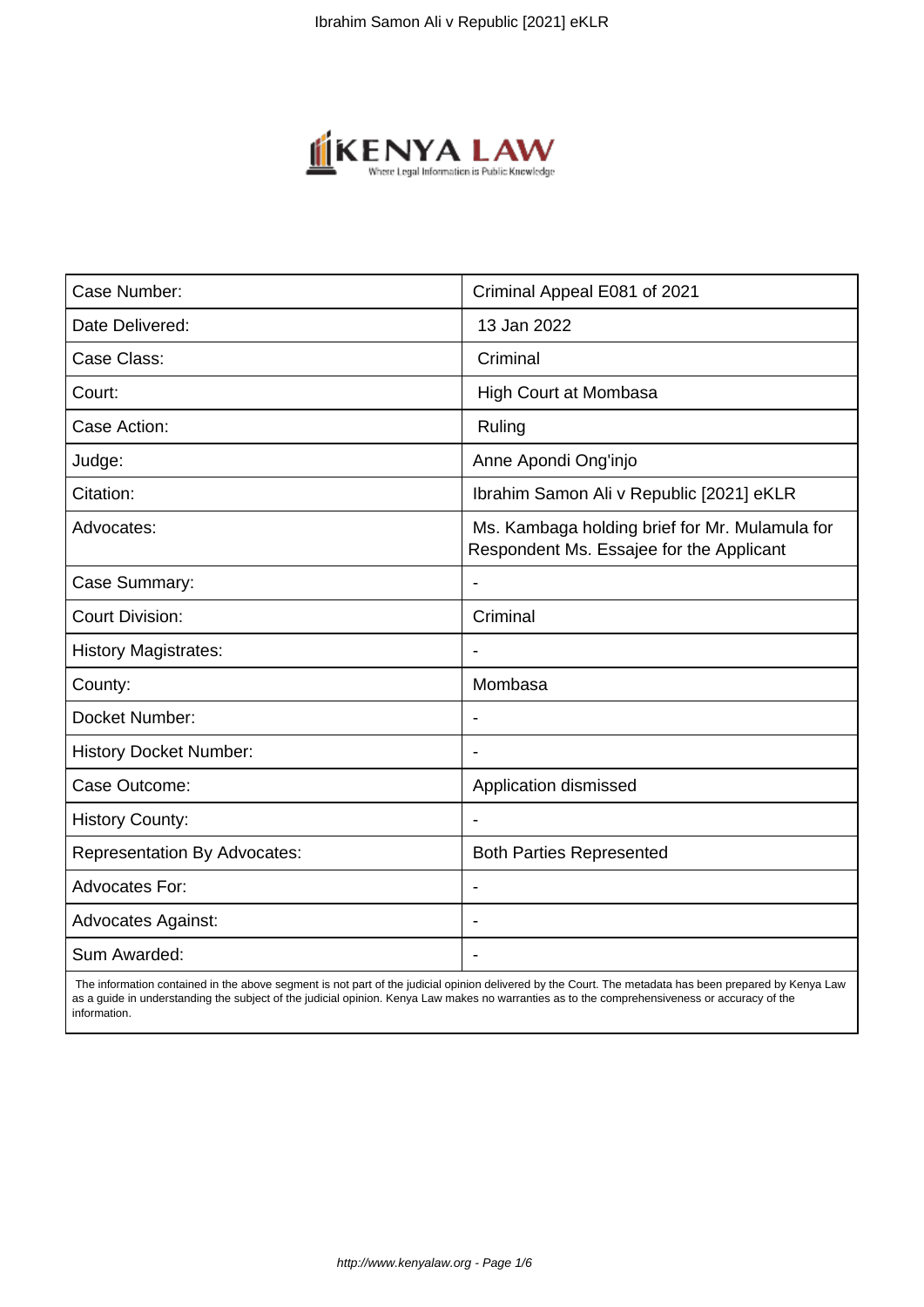## **REPUBLIC OF KENYA**

## **IN THE HIGH COURT OF KENYA**

# **AT MOMBASA**

# **CRIMINAL APPEAL NO. E081 OF 2021**

**IBRAHIM SAMON ALI.....................................APPLICANT**

# **-VERSUS-**

**REPUBLIC...............................................................RESPONDENT**

#### **RULING**

#### **Application**

1. The application dated 3<sup>rd</sup> September 2021 was brought under Section 357 of the Criminal Procedure Code and all other enabling provisions of law.

2. The Applicant seeks for orders that the Honourable Court be pleased to admit the Applicant to bail pending hearing and determination of the instant appeal. That in the alternative the Honourable Court be pleased to order stay and/or suspension of execution of sentence in Criminal Case No. 853 of 2019 pending hearing and determination of the instant appeal. That the bond terms be similar to the bond terms ordered at the trial court.

3. The application was premised on the grounds that the Applicant was charged in Criminal Case No. 853 of 2019 before the Chief Magistrate Mombasa Law Courts. That the Applicant was charged with two counts of dealing in wildlife trophy of an endangered species without a permit contrary to Section 92(2) of the Wildlife Conservation and Management Act 2013 and in possession of a specified wildlife trophy without a permit or lawful exemption contrary to Section 92(4) of the Act. That the Applicant was convicted by the Subordinate Court and has filed the instant appeal. That the Applicant has got good grounds of appeal with overwhelming chances of success.

4. The application is supported by an affidavit sworn on 3rd September 2021 by Ruqayya A. Essajee, the advocate acting for the Applicant with such other grounds.

#### **Response**

5. The Respondent filed a Replying Affidavit sworn on  $26<sup>th</sup>$  October 2021 by Edgar Mulamula the prosecution counsel in contact of the matter in response to the Notice of Motion Application dated 3<sup>rd</sup> September 2021 and the Petition of Appeal dated 2<sup>nd</sup> September 2021.

6. The Respondent states that the application totally lacks merit and does not meet the legal requisite threshold of the orders that it seeks. That the intended appeal has no chance of success whatsoever as the evidence tendered by the prosecution is overwhelming, well corroborated and sufficient to warrant the conviction arrived at by the Honourable Court. That due to the nature of the offence, the Appellant is convicted of and the sentence imposed, the Appellant's chances of absconding are extremely high. That bail pending appeal is discretional as the Applicant's innocence was compromised upon conviction. That the Applicant has not demonstrated any peculiar and exceptional circumstances to warrant grant of the orders sought, and that the sentence imposed by the court is lenient considering the nature of the offence which the Applicant was charged and convicted. The Respondent therefore prayed that the application be dismissed. **Applicant's Submissions**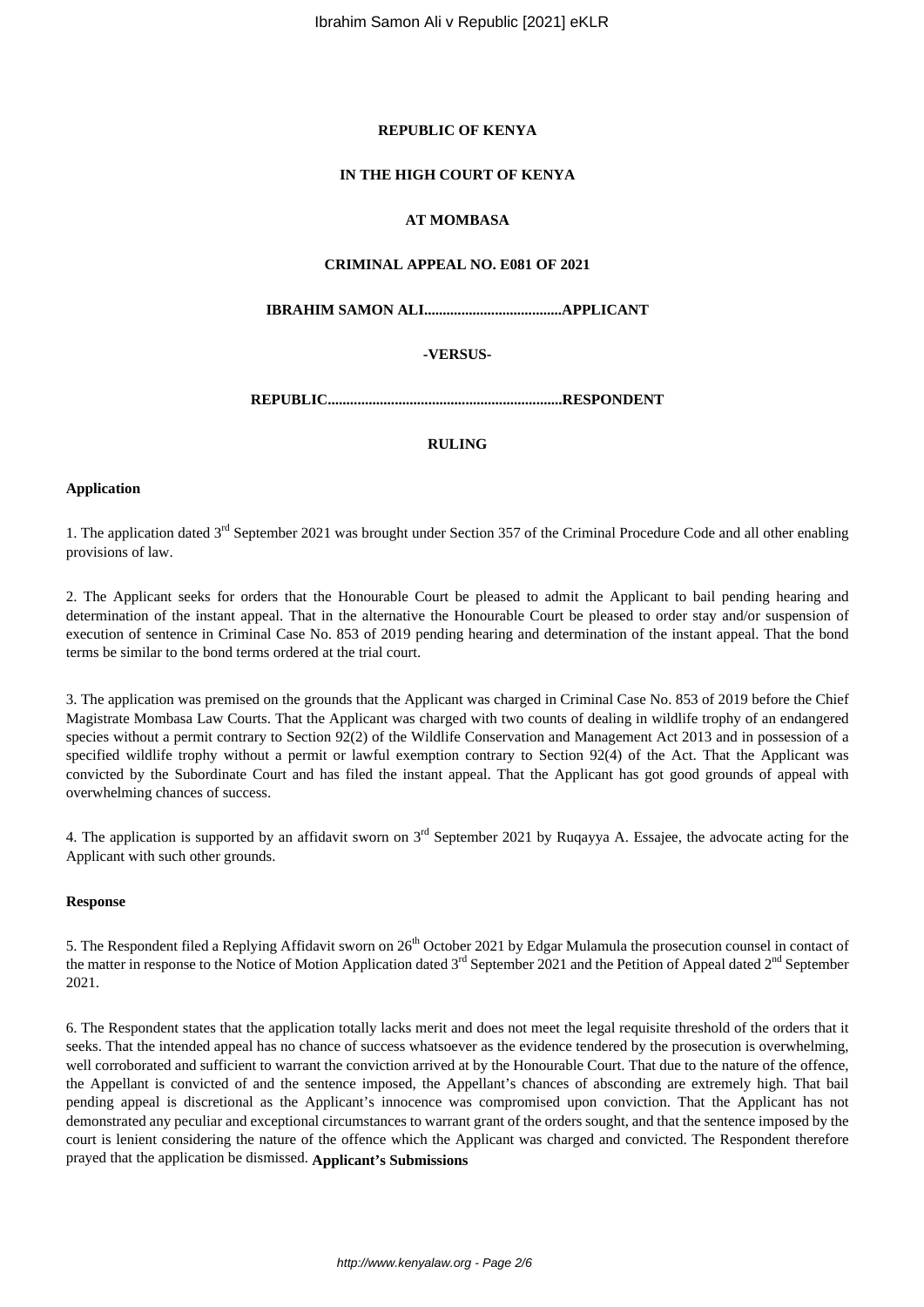7. The Applicant submits that Section 357 of the Criminal Procedure Code under which the application is brought states that:-

'After the entering of an appeal by the person entitled to appeal, the High Court, or the subordinate court which convicted or sentenced that person, may order that he be released on bail with or without sureties, or if that person is not released on bail, shall at his request order that the execution of the sentence or order appealed against shall be suspended pending the hearing of the appeal.'

8. The Applicant submits that the principles for granting bail/bond pending an appeal were reiterated in the case of *Jivraj Shah v Republic* [1986] KLR 605 as follows:-

1. The principal contribution in an application for bond pending appeal is the existence of exceptional or unusual circumstances upon which the Court of Appeal can fairly conclude that it is in the interest of justice to grant bail.

2. If it appears prima facie from the totality of the circumstances that the appeal is likely to be successful on account of some substantial point of law to be argued and that the sentence or substantial part of it will have been served by the time the appeal is heard, conditions for granting bail exists.

3. The main criteria is that there is no difference between overwhelming chances of success and a set of circumstances which disclose substantial merit in the appeal which could result in the appeal being allowed and the proper approach is the consideration of the particular circumstances and weight and relevance of the points to be argued.

9. The Applicant submits that bail/bond pending appeal has been recognised by numerous case law and its principles established. In the case of *Chimambhai v Republic* [1971] EA 343, the court held that:-

"The case of an appellant under sentence of imprisonment seeking bond lacks the strongest elements normally available to an accused person seeking bail before trial, namely the presumption of innocence, but nevertheless the law of today recognises, to an extent at one time unknown, the possibility of conviction being erroneous or the punishment excessive, a recognition which is implicit in the legislation creating the right of appeal in criminal cases…"

10. The Applicant submits that he was convicted purely based on suspicion and circumstantial evidence as evidenced in the grounds of appeal and thereafter on the hearing of the appeal itself. The prosecution failed to prove in whatsoever manner that the Appellant was in possession of the items nor the intentions or the commission in dealing with the items. No evidence was brought forth by the prosecution to prove any liability on the part of the Appellant.

11. The Applicant submits that he was solely arrested based on intelligence reports that described him. The same was not adduced during hearing and its veracity tested during the trial, none of the prosecution witnesses could specifically state what the report stated and connected the 1<sup>st</sup> and 2<sup>nd</sup> accused persons to the offences. The Applicant submits that the Appellants were entitled to a true investigation involving the offence charged and the court is expected to determine the matter based on the evidence produced and the application of the law. That the trial court erred in making an assumption on the veracity of the intelligence reports as the same may have been fabricated by the police officers.

12. The Applicant submits that the Appellant during trial fulfilled and complied with all conditions of bail without fail placed by the trial court which were a bond of Kshs. 2,000,000 with a surety. The Appellant produced motor vehicle KBU 171H valued at Kshs. 1,750,000 and Kshs. 350,000 to cater for the balance of the value of the motor vehicle.

13. The Applicant submits that he is of good character, he is the bread winner of his family and cooperated with the court in having the matter determined in good time. That he shall not abscond court and shall ensure he cooperates with the terms the court shall place on him. The Applicant further submits that he has shown the court that the appeal is likely to be successful on account of substantial point of law and fact to be argued and would be unfair for the Appellant to be in prison for the duration of the hearing of the appeal due to a wrongful conviction. The Applicant submitted that in the interest of justice and fairness, he urged that the court exercises its discretion and grant the Appellant bail pending appeal as the same would not be prejudicial to either party.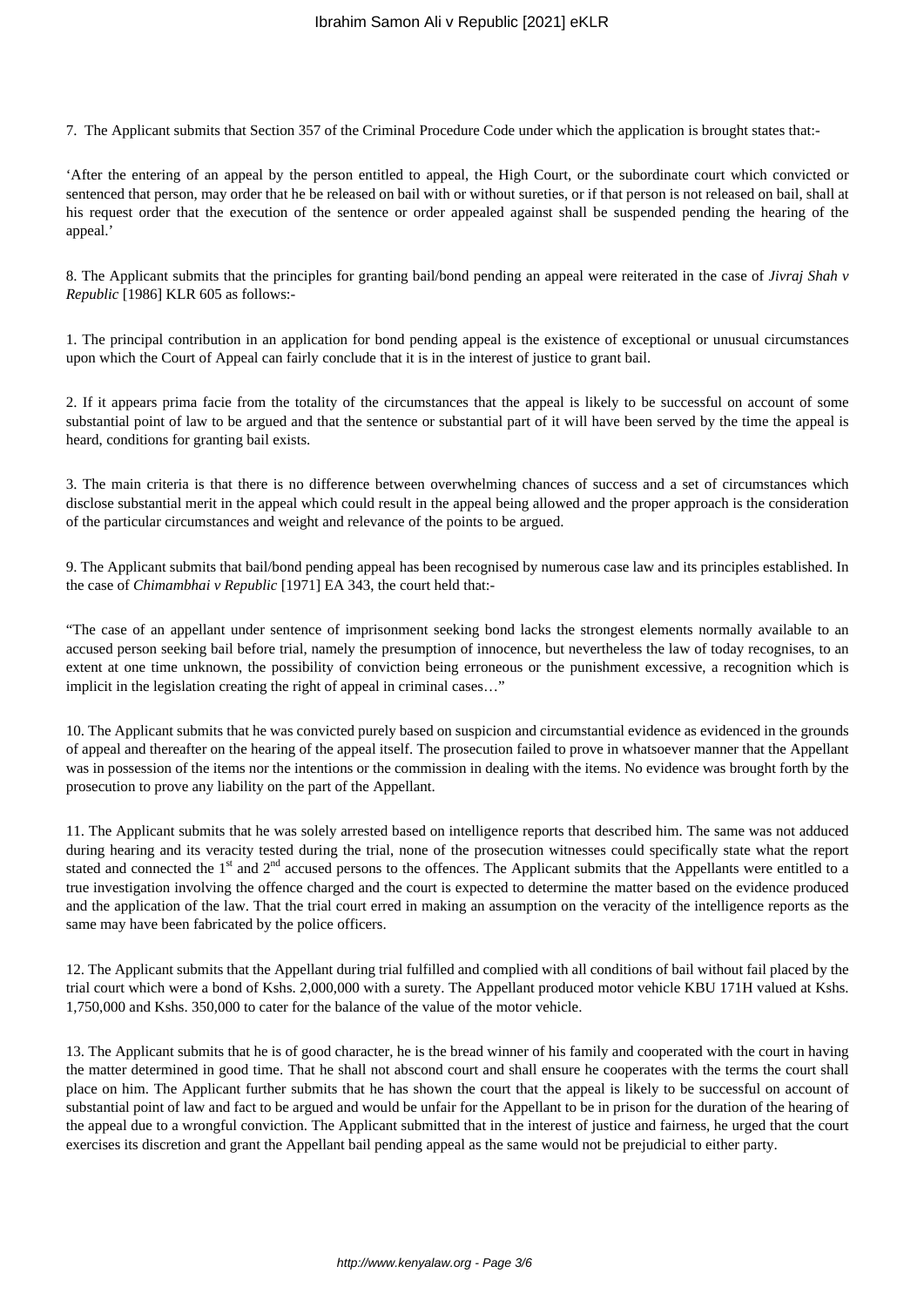#### **Respondent's Submissions**

14. The Respondent submits that it is the Appellant's submission that he was convicted on suspicion and circumstantial evidence. It is the Respondent's submission that the evidence tendered in court was not based on any suspicion as there was intelligence information that the Appellant was ferrying wildlife trophies from Kitale to Nairobi. PW7 having corroborated the evidence of PW1, PW2, PW3, PW4, and PW5 as he identified the Appellant as one of the accused persons found with a sack of maize that had nine elephant tasks in it.

15. The Respondent submits that the intelligence report provided for the description of the Appellant. PW8 being a Kenya Wildlife Service Officer and the scene of crime officer stated he received intelligence information indicating the Appellant in the company of another person being in the process of ferrying wildlife trophies from Kitale to Nairobi. This can be substantiated by the fact that when a search was conducted on the accused person, two bus tickets were recovered which were in the name of the Appellant. The same were marked as exhibits and produced in court.

16. The Respondent submits by citing the case of *Kigecha Njuga v Republic* [1965] EA 773 where it was stated that:-

"Informers play a useful part no doubt in the detection and prevention of crime, and if they become known as informers to that class of society among whom they work, their usefulness will diminish and their very lives may be in danger. But if the prosecution desires the court to hear the details of the information an informer has given to the police clearly the informer must be called as a witness."

17. The Respondent submits that the trial court having intelligently interrogated the evidence on record and arrived at a decision on the intelligence information not being fabricated, went ahead to pint out the fact that the defence was given ample time to come up with a reasonable defence on showing the extent of injustice they would suffer should the informer not be called but they never tendered any evidence to show the same.

18. The Respondent submits that bail pending appeal is discretional as the Appellant's innocence was compromised upon conviction. In the bond and bail policy in such an application, the burden lies with the applicant to establish that the appeal has high chances of success or that he is likely to serve a substantial part of the sentence before the appeal is heard. The Appellant in his application has merely asserted that his appeal has high chances of success without specifically stating the grounds on which he relies on. The Respondent cites the case of *Somo v R* at page 480.

19. The Respondent submits that the application lacks merit and the sentence meted out to the Appellant is lenient as the nature of the offence attracts life imprisonment or a fine of twenty million Kenya shillings provided by Section 92 of the Wildlife Conservation and Management Act 2013. The Respondent therefore prayed that the application be dismissed.

#### **Analysis and Determination**

20. This court has considered the Notice of Motion Application dated  $3<sup>rd</sup>$  September 2021, the Replying Affidavit sworn on  $26<sup>th</sup>$ October 2021 and submissions by both parties.

21. Article 49(1)(h) of the Constitution provides that:-

**An accused person has the right …**

**(h) to be released on bond or bail, on reasonable conditions pending a charge or trial, unless there are compelling reasons not to be released.**

22. In the case of *Masrani v R* **[1060] EA 321,** it was held that:-

**"Different principles must apply after conviction. The accused person has then become a convicted person and the sentence starts to run from the date of his conviction."**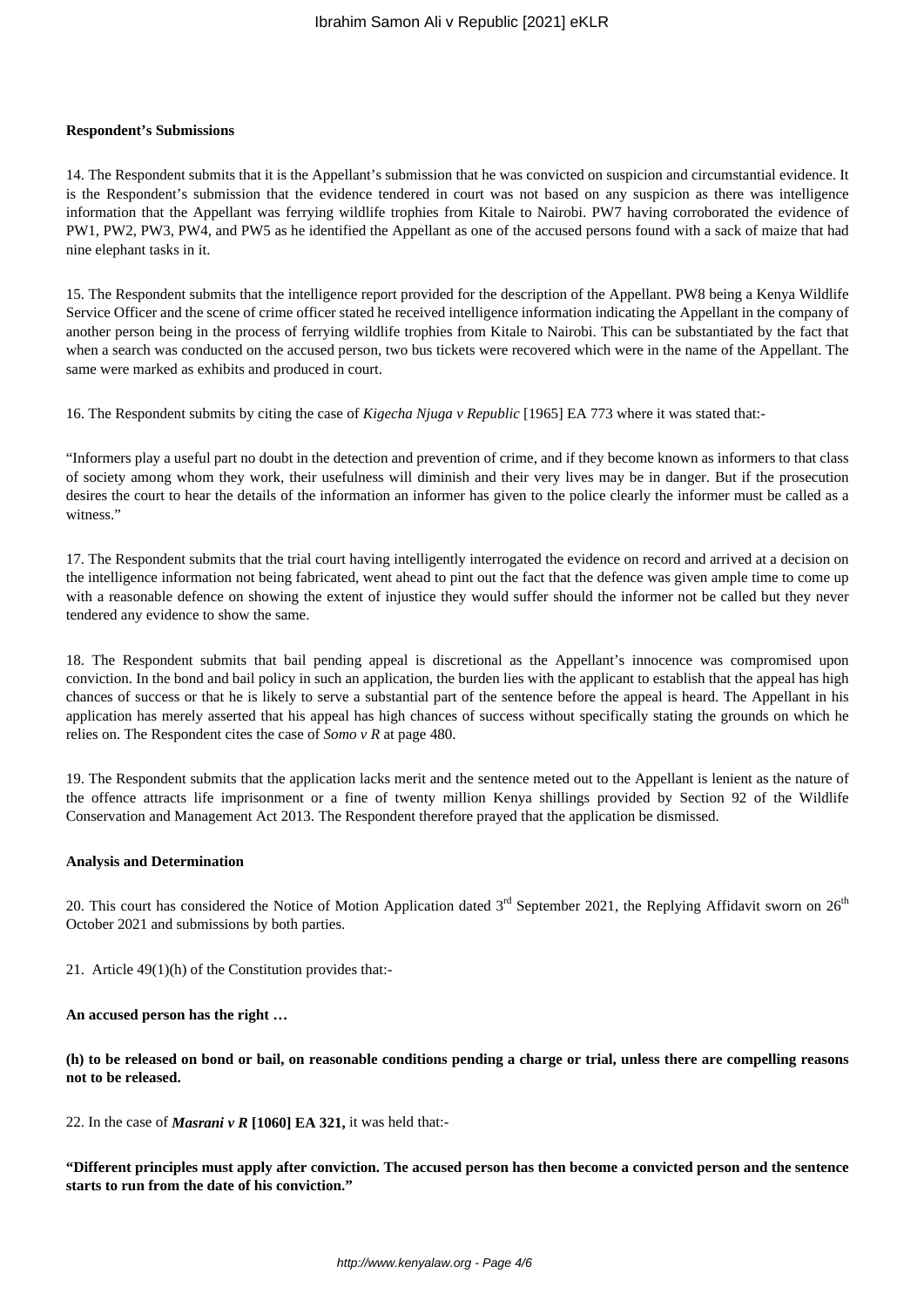23. This court agrees with the position in the case of *Charles Owanga Aluoch v Director of Public Prosecutions* **[2015] eKLR** where it was held that:-

**"The right to bail is provided under Article 49(1) of the Constitution but is at the discretion of the court, and is not absolute. Bail is a constitutional right where one is awaiting trial. After conviction that right is at the court's discretion and upon considering the circumstances of the application. The courts have over the years formulated several principles and guidelines upon which bail pending appeal is anchored. In the case of** *Jiv Raji Shah vs. R [1966] KLR 605***, the principle considerations for granting bail pending appeal were stated as follows:**

**"(1) The principal consideration in an application for bond pending appeal is the existence of exceptional or unusual circumstances upon which the Court of Appeal can fairly conclude that it is in the interest of justice to grant bail.**

**(2) If it appears prima face from the totality of the circumstances that the appeal is likely to be successful on account of some substantial point of law to be argued and that the sentence or substantial part of it will have been served by the time the appeal is heard, conditions for granting bail exists.**

**(3) The main criteria is that there is no difference between overwhelming chances of success and a set of circumstances which disclose substantial merit in the appeal which could result in the appeal being allowed and the proper approach is the consideration of the particular circumstances and weight and relevance of the points to be argued."**

24. The Court of Appeal in the case of *Dominic Karanja v Republic* **(1986) KLR 612** stated that:-

**"(a) The most important issue was that if the appeal had such overwhelming chances of success, there is no justification for depriving the applicant of his liberty and the minor relevant considerations would be whether there were exceptional or unusual circumstances;**

**(b) The previous good character of the applicant and the hardships if any facing his family were not exceptional or unusual factors. Ill health per se would also not constitute an exceptional circumstance where there existed medical facilities for prisoners;**

**(c) A solemn assertion by an applicant that he will not abscond if released, even if it is supported by sureties, is not sufficient ground for releasing a convicted person on bail pending appeal;**

# **(d) …………..."**

25. This court has considered the decisions above on whose basis point that it is the discretion of the court to grant bail pending appeal, which discretion should be exercised judiciously. In such an application, the applicant has the burden of establishing that the appeal has high chances of success or has a high likelihood of serving a substantial part of the sentence before hearing the appeal.

26. In the application herein, only judgment of the trial court was availed but not the proceedings. This court was not in a position to peruse the record to establish whether an arguable appeal with high chances of success have been disclosed by the grounds of appeal.

27. The Applicant was sentenced on  $23<sup>rd</sup>$  August 2021 to 7 years imprisonment or ten (10) million Kenya shillings fine on count one and 3 years imprisonment or three (3) million Kenya shillings on count two. Therefore, there is no likelihood of him having served a substantial part of the sentence before the appeal is heard. The current policy of quick disposal of cases does not create the possibility of delay in hearing of the appeal.

28. Additionally, this court observes that the Applicant has not demonstrated the existence of exceptional or unusual circumstance to warrant grant of bail pending appeal. The fact that the Applicant did not breach bail conditions in the trial court, is of good character, he is the bread winner of his family, and cooperated with the court in having the matter determined in good time are not exceptional circumstances to warrant admission to bail pending appeal.